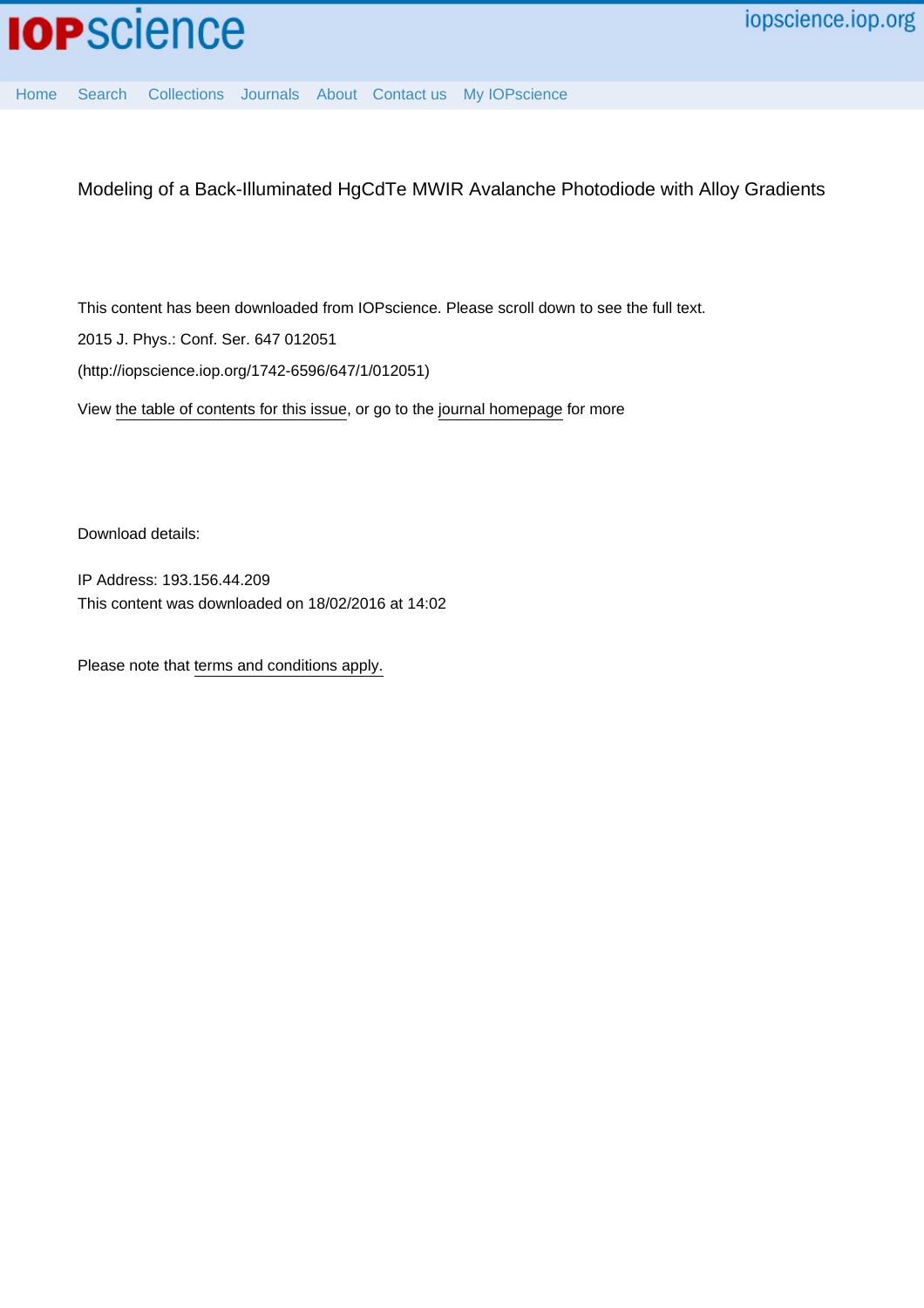# **Modeling of a Back-Illuminated HgCdTe MWIR Avalanche Photodiode with Alloy Gradients**

## **A. K. Storebø and T. Brudevoll**

Norwegian Defence Research Establishment, PO Box 25, 2007 Kjeller, Norway

E-mail: asta-katrine.storebo@ffi.no

**Abstract**. We present results from 2D Monte Carlo simulations of a mid-wave infrared (MWIR) back-illuminated planar n-on-p HgCdTe electron-initiated avalanche photodiode (e-APD). The main objective of this work has been to study the dependence of the multiplication gain, excess noise factor, and response time on the position where the incident photon is absorbed. We also quantify the effects of the naturally occurring vertical alloy gradient electric fields in APDs grown by liquid phase epitaxy. The simulated gain is relatively independent of the excitation position, but a small increase is observed near the edges of the APD. The excess noise factor is around 1.2 for all positions. It is found that the alloy gradient field helps to speed up the response of the device, especially for excitation positions far away from the multiplication region.

### **1. Introduction**

HgCdTe (MCT) electron-initiated avalanche photodiodes (e-APDs) are characterized by high sensitivity and gain combined with low avalanche multiplication noise [1], [2]. These properties make them well suited for detection of very low radiation levels, such as in space imaging systems and laserbased detection systems. MCT APDs designed for the mid- and long-wavelength infrared regions, with cadmium alloy fractions less than 53%, operate mainly via single-carrier (electron) initiated multiplication. Therefore the gain becomes an exponential function of the reverse bias voltage. This simple gain mechanism results in an excess noise factor close to unity, largely independent of the gain. In addition, the response time can be very short, thus gain-bandwidth products in excess of 1 THz become possible. A great deal of modeling work on APDs have focused on obtaining phenomenological analytical relations describing the dependence of multiplication gain on reverse bias voltage or depletion layer geometry [3]. Other efforts have explored the various carrier interactions in more detail with Monte Carlo techniques [4]. In the present paper, we study the dependence of these properties on the position of the initial photo-excitation for a back-illuminated mid-wave infrared MCT APD, using 2D Monte Carlo simulation. We also study the effects of the naturally occurring vertical alloy gradient electric fields in the p-type absorption layer of APDs grown by liquid phase epitaxy [5], [6], [7].

### **2. APD structure**

Details of the simulated APD are shown in figure 1. It is smaller, but geometrically similar to the planar structure discussed in [8], and larger than the other designs investigated in [4]. The large devices studied in [8] allowed the position-dependent multiplication gain to be probed experimentally

Content from this work may be used under the terms of theCreative Commons Attribution 3.0 licence. Any further distribution  $_{\rm (cc)}$ of this work must maintain attribution to the author(s) and the title of the work, journal citation and DOI. Published under licence by IOP Publishing Ltd 1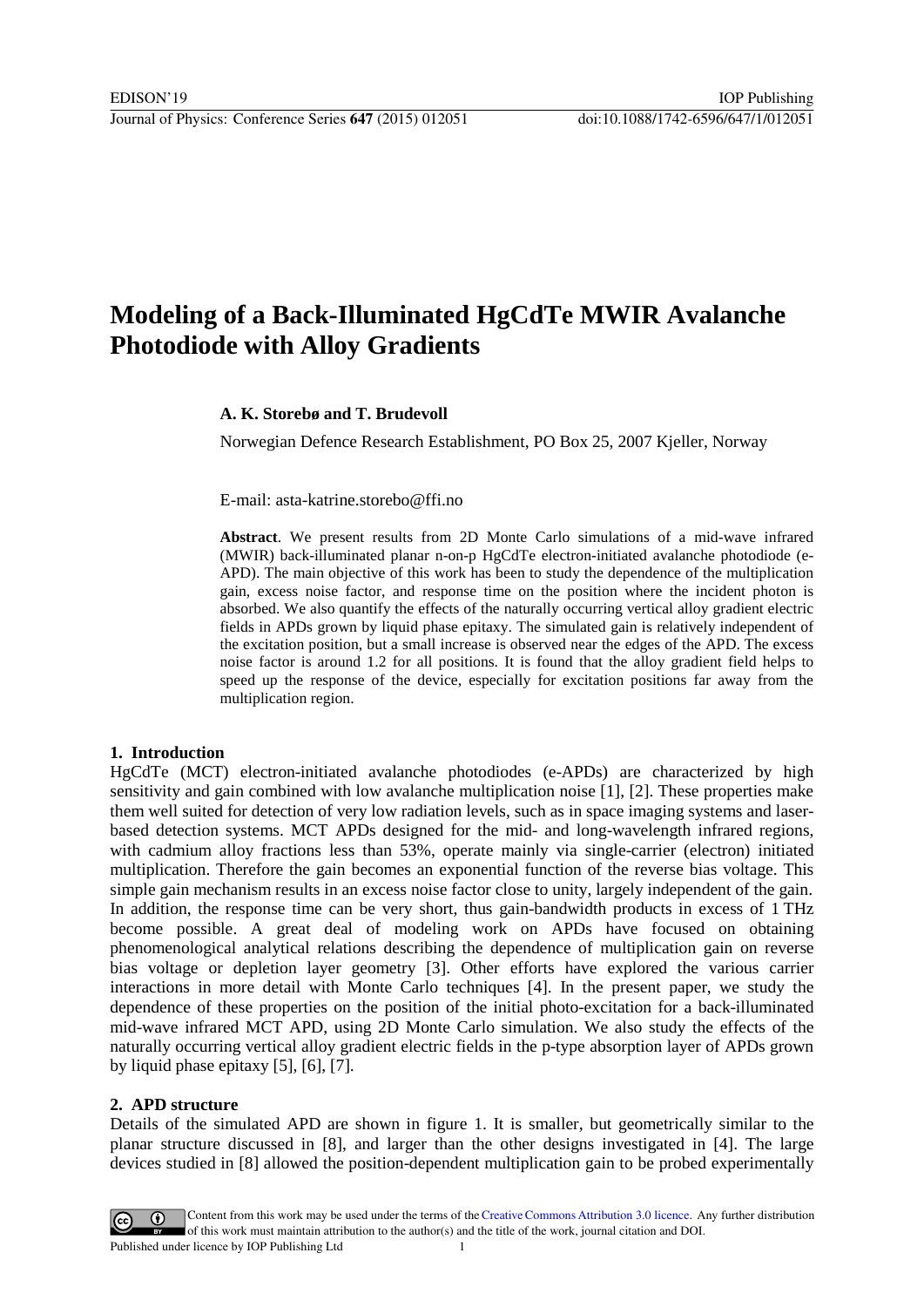by focusing radiation onto different spots on the APD surface. Then a two-gain model consisting of a constant gain in the central region and an enhanced gain at the edges of the APD was introduced as a means of explaining the observations. It is therefore of interest to see if some of these effects could be confirmed by the Monte Carlo simulations in the present work.



Figure 1. Layout of the planar electroninitiated APD. The doped-in carrier concentrations are  $p = 2.10^{16}$  cm<sup>-3</sup>, n- = 5⋅10<sup>14</sup> cm<sup>-3</sup>, and p+ = n+ = 2⋅10<sup>17</sup> cm<sup>-3</sup> for the contacts. Numbers 1-6 indicate different initial photo-excitation positions used in the simulations.

It has been speculated whether the alloy gradient quasi-electric fields (AGFs) naturally arising in LPE-grown MCT materials may play a role in speeding up the transport of the initial photo-generated carriers, thus resulting in shorter response times [8]. Simulations were therefore carried out both with and without these AGFs. In simulations without alloy gradients, the Cd alloy fraction, *x*, was set to a constant value of 0.28. In simulations with alloy gradients, *x* was set to decrease exponentially from 0.33 at the entrance face (i.e. cut-off at  $4 \mu m$ ) to a value of 0.28 at the p-n junction, according to the expression  $x = 0.27+0.06$ ·exp(-z/3.7), where z is the distance from the irradiated back surface in  $\mu$ m [5]. The effect of the gradient can be described by two bare AGFs, one affecting holes and the other affecting electrons. Free, doped-in electric charges then respond and move according to one of the two bare AGFs, resulting in a self-consistent equilibrium bias electric field affecting both carrier types. The alloy gradient and associated electron- and hole bare AGFs are shown in figure 2.



Figure 2. Cd alloy fraction and bare alloy gradient quasielectric fields in undoped HgCdTe as a function of distance from the irradiated back surface at 77 K. The dashed line indicates the position of the p-n junction.

The importance of the alloy gradient field may depend on the thickness of the p-type absorption layer, since the gradients are located near the outer surface. A thick p-type absorption layer is important for the ability to operate near the cutoff wavelength of the MCT material. The p-layer is chosen to be  $6.2 \mu$ m thick in the present work, and the AGF is fairly weak at the p-n junction.

### **3. Simulation model**

In order to obtain a small photo-generated signal from a large background of free charge carriers, we performed a linearised, small signal analysis with single electron/hole resolution on top of a background bias electric field calculation. The bias calculation was carried out in the super-particle picture, and the resulting electric field was smoothed before it was used in the small signal analysis as a 'frozen field'. Each APD simulation consisted of 1000 different single-photon absorption events at the same position. Six excitation positions were considered, as indicated in figure 1. Impact ionization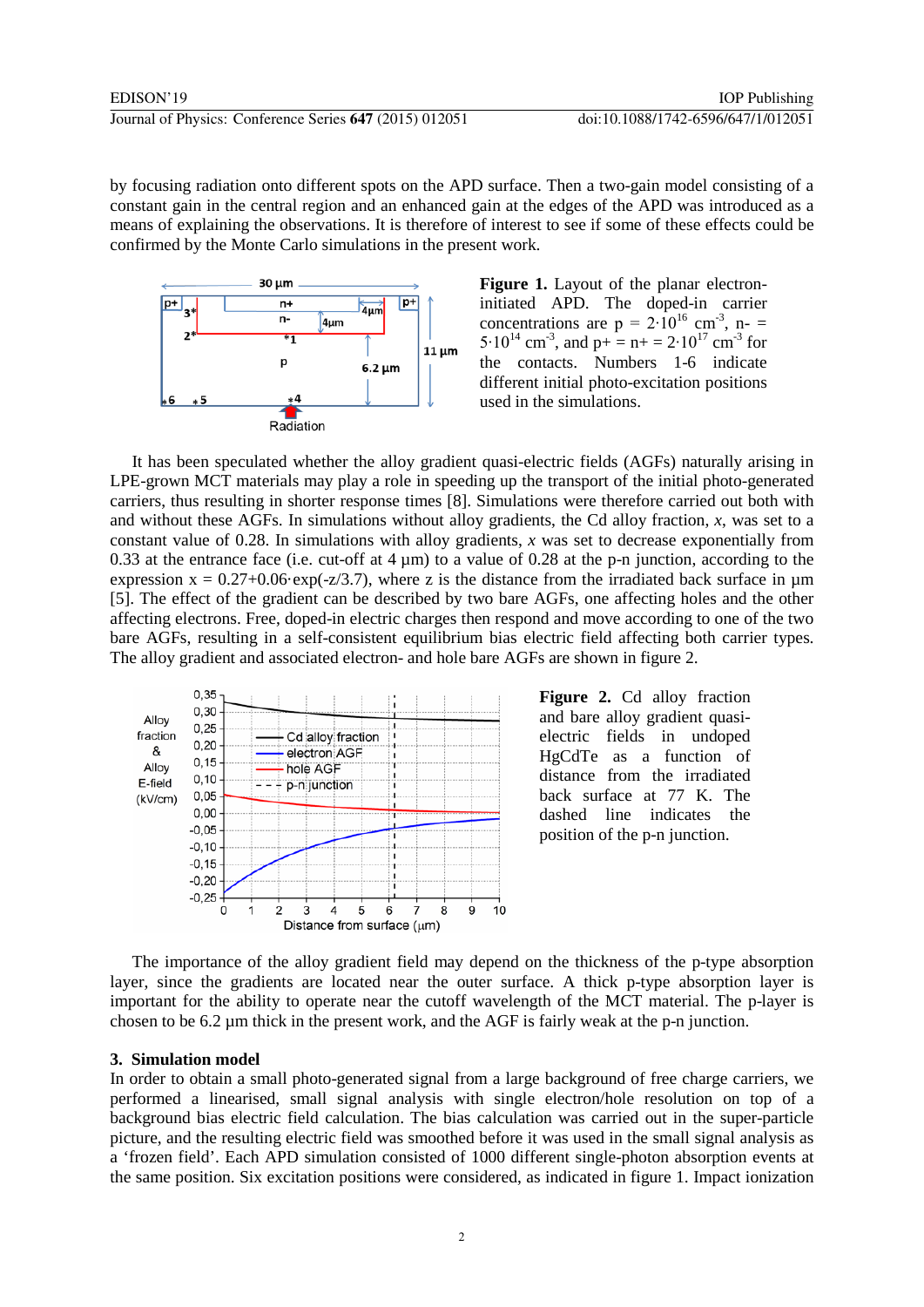was modeled with a simple Keldysh type expression, also used in other work [9], and terminal currents were calculated according to [10], [11].

Carrier transport in the p-type absorption layer can be affected by ambipolar effects varying with irradiation and doping, and at high reverse bias carrier tunneling through the p-n junction may create additional electron-hole pairs. Such processes were not included here, only ionized impurity and phonon scattering mechanisms were considered.

#### **4. Results and discussion**

All simulation results presented below are for 7 V reverse bias and 77 K temperature. Figure 3 shows four examples of simulated electron tracks with/without an AGF, for photo-excitation at two different positions (4 and 5) on the irradiated surface. It is evident that the AGF helps to bring the electrons on a more direct path towards the p-n junction.



Figure 3. Four simulated electron tracks, showing particle positions at given time intervals, starting with initial photo-excitation at positions 4 and 5 respectively, with and without the presence of an AGF. The p-n junction is indicated in red.

The lower plot in figure 4 gives an example of the simulated times of arrival at the contacts for electrons and holes in a case where the APD gain  $M = 81$ . The upper plot shows the corresponding terminal current on the n-contact under the assumption of a constant terminal voltage. All electrons are collected within only 50 ps, whereas the holes take several ns to arrive at the contacts, i.e. it is the electrons that provide the fast response of the APD. Figure 5 shows a histogram of APD gain values (*M*) from 1000 simulations at position 1, with a mean value  $M_{\text{mean}} = 54$ , and a standard deviation of 23, resulting in a calculated excess noise factor  $F \approx 1.2$  from the expression shown in figure 5.



Figure 4. Terminal current plot and corresponding carrier time-of-arrival plot for an absorbed photon at position 1, with AGF and for  $M = 81$ .



**Figure 5.** Histogram of electron multiplication events for photo-excitation at position 1.